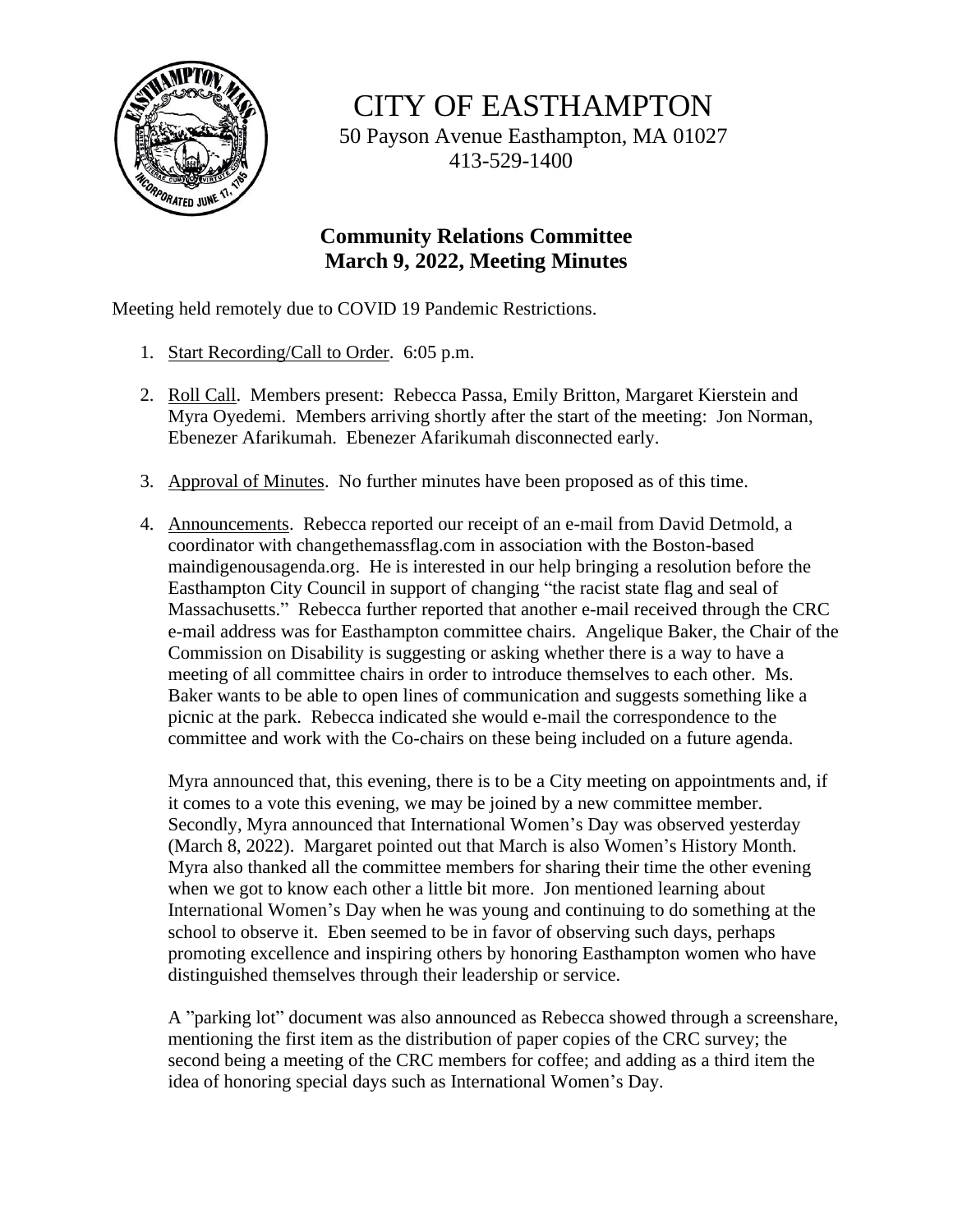- 5. Public Speak. No one appeared for "public speak."
- 6. Report from Forum Subcommittee, including but not limited to dates for the proposed Undoing Racism workshop. Margaret reported that she, Myra and Rebecca had met for an hour prior to the CRC's meet and greet on Sunday. Margaret had also corresponded with the Mayor and sent out a copy of those communications to the committee, about the Undoing Racism trainings, the CRC's money and the 2023 budget. Her sense of where we're at right now is that the CRC needs to consider a couple of choices about the Undoing Racism trainings. One choice would be (i) for the CRC not to do the Undoing Racism trainings; (ii) to lead planning for this one training for 2022 prior to July 1st; (iii) to plan debriefs for people who attended the first two; and (iv) the fourth issue is considering creating a survey from the Easthampton people who have taken the training, especially if indeed the People's Institute hasn't already assembled some or all of this data. Margaret realized that we haven't asked about data from the Undoing Racism trainings except from Dr. Campbell.

Myra referred to Margaret's correspondence with the Mayor, reading over some of the remarks including: "If the CRC can, wants to be the convener or lead recruiter for future training, [m]y office will need dates and costs for the training. If not, my office will work directly with Dr. Campbell to schedule debriefs and new training on a timeline that my office can adequately organize. Let us know when you can. Given the City Charter, CRC should propose a budget for the fiscal year, July 1, 2022, to June 30, 2023, with expenditures …"

The question from Myra's perspective was whether this is something the Mayor is still doing, since she was the initiator of the Undoing Racism workshops and if it was something that she wanted to continue doing within the scope of her office. Margaret's feeling was that if the CRC wanted to pick up this work, that would be okay and, if we don't want to pick it up, the Mayor will continue doing what she's doing. The cost is going to be via the Mayor's Office and not out of the funds allocated to the CRC. Emily mentioned hearing through one or more community members that they would not necessarily recommend it, and that her own hesitation has been whether anyone in our community could really dedicate three full days to the three-day training.

Myra's sense was that the workshop was helpful to some people, it was educational to some people. In the end, however, what we do should be an entry point for the community, whereas the Undoing Racism workshop seems to be a mismatch at this time. Who can attend during all working hours of the day, for three days, who would that be? Will we be providing child care and/or meals for the attendees? Will we be providing lodging for the presenters and can we get this together prior to the end of June with an adequate number of people attending?

Myra would like us to keep thinking: we set a course of how we were going to get community buy-in; that we were going to start building community; we were going to have neighborhood gatherings; we were going to start being able to discuss -- as the beginning step -- with the end step being a workshop and educational which talks about deep issues. It seems, rather, that we're considering jumping over those steps and have the workshop without having attained the community, and it seems like a false start.